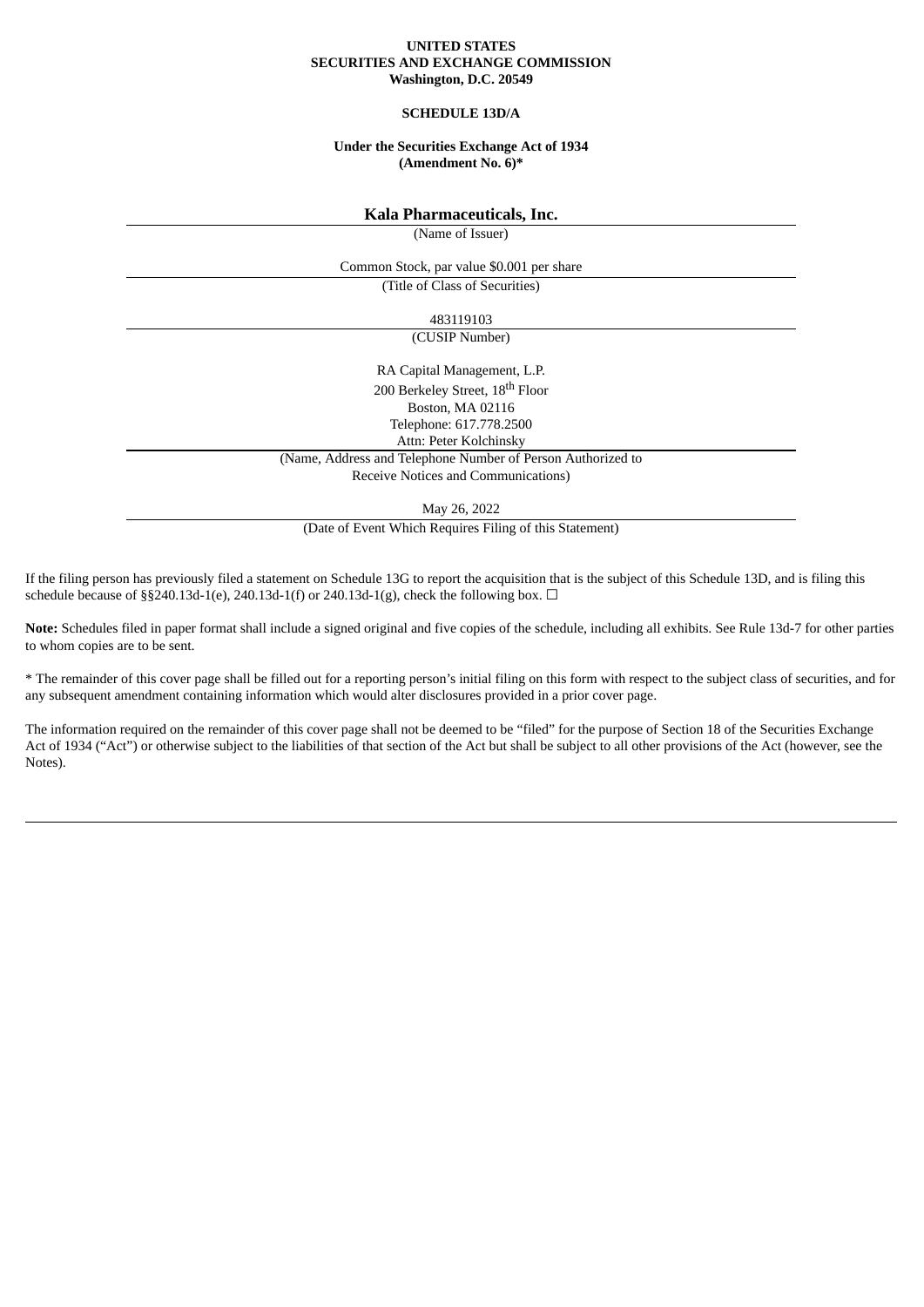| 1              | Names of Reporting Persons.                                                                    |  |  |  |  |  |
|----------------|------------------------------------------------------------------------------------------------|--|--|--|--|--|
|                | RA Capital Management, L.P.                                                                    |  |  |  |  |  |
| 2              | Check the Appropriate Box if a Member of a Group (See Instructions)                            |  |  |  |  |  |
|                | (a) $\Box$<br>(b)                                                                              |  |  |  |  |  |
| 3              | <b>SEC Use Only</b>                                                                            |  |  |  |  |  |
| $\Delta$<br>AF | Source of Funds (See Instructions):                                                            |  |  |  |  |  |
| 5<br>П         | Check if disclosure of legal proceedings is required pursuant to Items 2(d) or 2(e):           |  |  |  |  |  |
| 6              | Citizenship or Place of Organization. Delaware                                                 |  |  |  |  |  |
|                | Sole Voting Power 0 shares<br>7<br>Number<br>of Shares                                         |  |  |  |  |  |
|                | Shared Voting Power 6,194,789 shares<br>8<br>Beneficially<br>Owned by                          |  |  |  |  |  |
|                | Sole Dispositive Power 0 shares<br>9<br>Each<br>Reporting                                      |  |  |  |  |  |
|                | 10 Shared Dispositive Power 6,194,789 shares<br>Person With                                    |  |  |  |  |  |
| 11             | Aggregate Amount Beneficially Owned by Each Reporting Person<br>6,194,789 shares               |  |  |  |  |  |
| 12             | Check if the Aggregate Amount in Row (11) Excludes Certain Shares (See Instructions)<br>$\Box$ |  |  |  |  |  |
| 13             | Percent of Class Represented by Amount in Row (11)<br>$8.53\%$ <sup>1</sup>                    |  |  |  |  |  |
| 14             | Type of Reporting Person (See Instructions)<br>IA, PN                                          |  |  |  |  |  |

 $1$  The reporting person is the beneficial owner of 6,194,789 shares of the Issuer's Common Stock which constitute approximately 8.53% of the class outstanding. The percentage calculation assumes that there are currently 72,634,005 outstanding shares of Common Stock of the Issuer, based on the Issuer's Form 10-Q as filed with the Securities and Exchange Commission ("SEC") on May 16, 2022 and giving effect to 40,000 vested Restricted Share Units issued to Mr. Rajeev Shah for the benefit of RA Capital.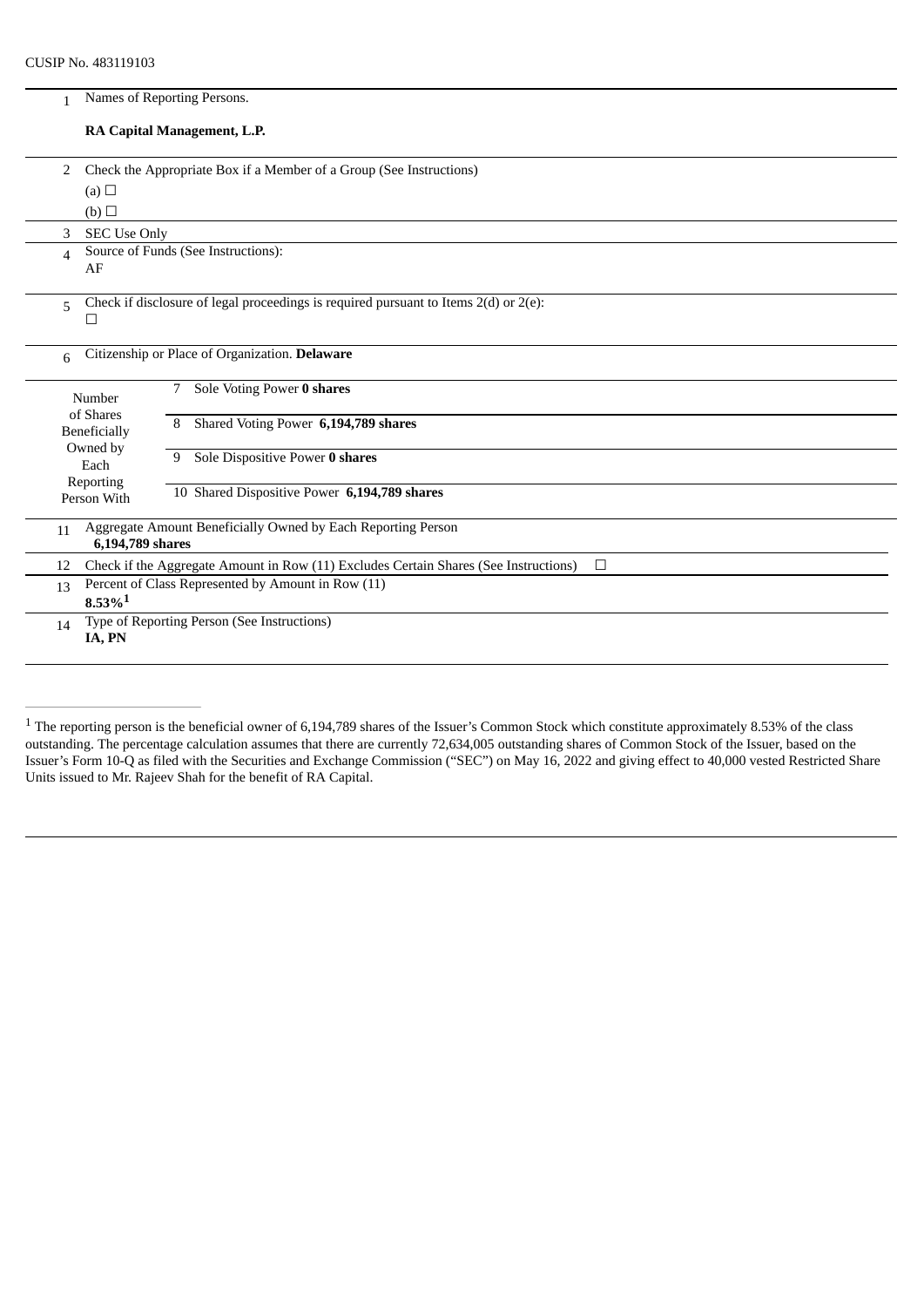| $\mathbf{1}$                                                                      | Names of Reporting Persons.                                                                    |  |  |  |  |  |
|-----------------------------------------------------------------------------------|------------------------------------------------------------------------------------------------|--|--|--|--|--|
| <b>Peter Kolchinsky</b>                                                           |                                                                                                |  |  |  |  |  |
| 2                                                                                 | Check the Appropriate Box if a Member of a Group (See Instructions)                            |  |  |  |  |  |
| (a) $\Box$                                                                        |                                                                                                |  |  |  |  |  |
| (b)                                                                               |                                                                                                |  |  |  |  |  |
| 3<br><b>SEC Use Only</b>                                                          |                                                                                                |  |  |  |  |  |
| $\overline{\mathcal{A}}$<br>AF                                                    | Source of Funds (See Instructions):                                                            |  |  |  |  |  |
| 5<br>$\Box$                                                                       | Check if disclosure of legal proceedings is required pursuant to Items $2(d)$ or $2(e)$ :      |  |  |  |  |  |
| 6                                                                                 | Citizenship or Place of Organization. United States                                            |  |  |  |  |  |
| Number<br>of Shares                                                               | Sole Voting Power 0 shares<br>7                                                                |  |  |  |  |  |
| Beneficially<br>Owned by                                                          | Shared Voting Power 6,194,789 shares<br>8                                                      |  |  |  |  |  |
| Each<br>Reporting                                                                 | Sole Dispositive Power 0 shares<br>9                                                           |  |  |  |  |  |
| Person With                                                                       | 10 Shared Dispositive Power 6,194,789 shares                                                   |  |  |  |  |  |
| 11<br>6,194,789 shares                                                            | Aggregate Amount Beneficially Owned by Each Reporting Person                                   |  |  |  |  |  |
| 12                                                                                | Check if the Aggregate Amount in Row (11) Excludes Certain Shares (See Instructions)<br>$\Box$ |  |  |  |  |  |
| Percent of Class Represented by Amount in Row (11)<br>13<br>$8.53\%$ <sup>2</sup> |                                                                                                |  |  |  |  |  |
| 14<br>HC, IN                                                                      | Type of Reporting Person (See Instructions)                                                    |  |  |  |  |  |

<sup>&</sup>lt;sup>2</sup> The reporting person is the beneficial owner of 6,194,789 shares of the Issuer's Common Stock which constitute approximately 8.53% of the class outstanding. The percentage calculation assumes that there are currently 72,634,005 outstanding shares of Common Stock of the Issuer, based on the Issuer's Form 10-Q as filed with the Securities and Exchange Commission ("SEC") on May 16, 2022 and giving effect to 40,000 vested Restricted Share Units issued to Mr. Rajeev Shah for the benefit of RA Capital.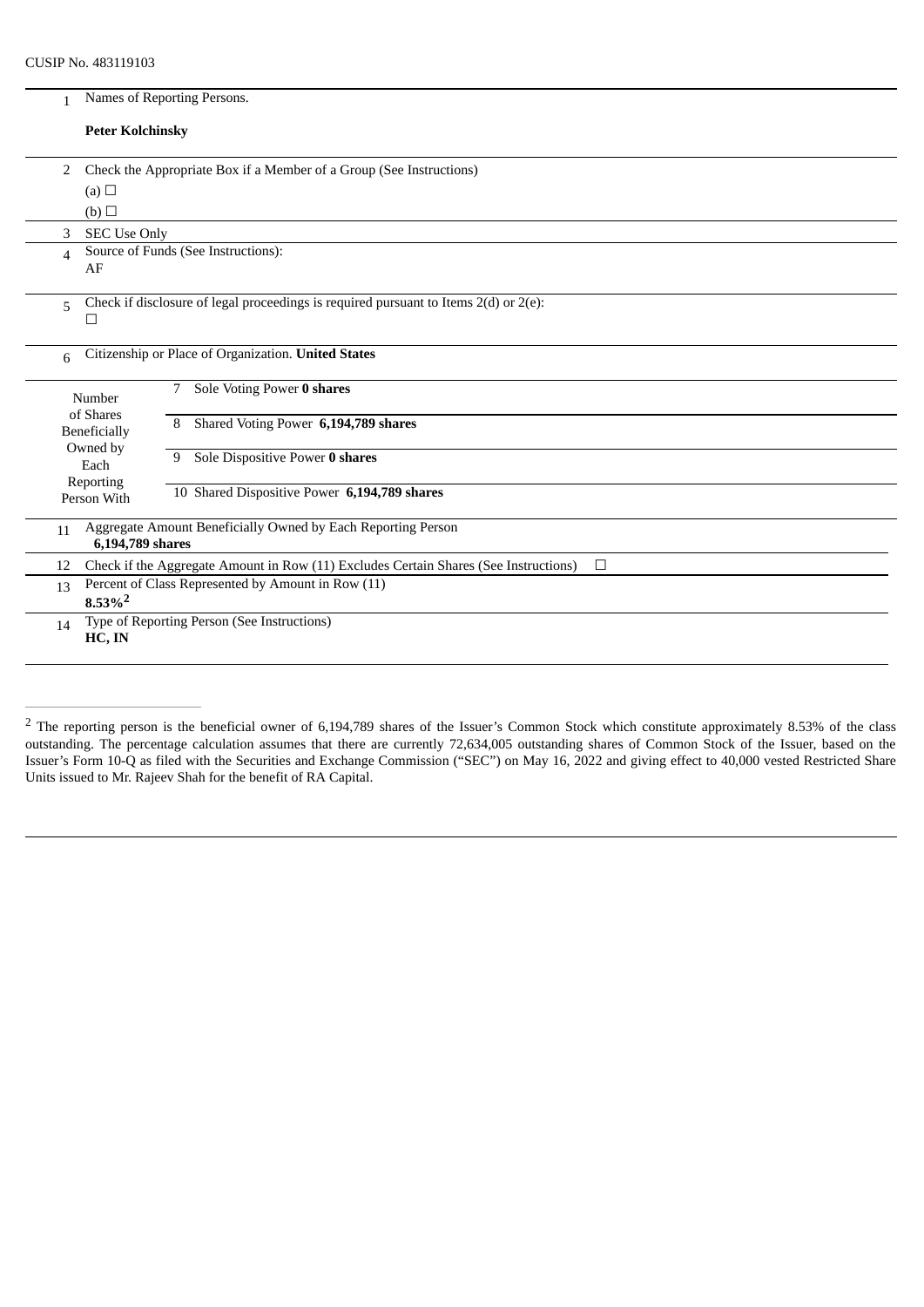| 1                                                                                                    |                       | Names of Reporting Persons.                                                               |  |  |  |  |
|------------------------------------------------------------------------------------------------------|-----------------------|-------------------------------------------------------------------------------------------|--|--|--|--|
|                                                                                                      | <b>Rajeev Shah</b>    |                                                                                           |  |  |  |  |
| 2                                                                                                    |                       | Check the Appropriate Box if a Member of a Group (See Instructions)                       |  |  |  |  |
|                                                                                                      | (a) $\Box$            |                                                                                           |  |  |  |  |
|                                                                                                      | (b)                   |                                                                                           |  |  |  |  |
| 3                                                                                                    | <b>SEC Use Only</b>   |                                                                                           |  |  |  |  |
| $\overline{\mathcal{A}}$                                                                             |                       | Source of Funds (See Instructions):                                                       |  |  |  |  |
|                                                                                                      | AF                    |                                                                                           |  |  |  |  |
| 5                                                                                                    | Ш                     | Check if disclosure of legal proceedings is required pursuant to Items $2(d)$ or $2(e)$ : |  |  |  |  |
|                                                                                                      |                       |                                                                                           |  |  |  |  |
| 6                                                                                                    |                       | Citizenship or Place of Organization. United States                                       |  |  |  |  |
|                                                                                                      | Number                | Sole Voting Power 0 shares<br>7                                                           |  |  |  |  |
|                                                                                                      | of Shares             | Shared Voting Power 6,194,789 shares<br>8                                                 |  |  |  |  |
|                                                                                                      | <b>Beneficially</b>   |                                                                                           |  |  |  |  |
|                                                                                                      | Owned by<br>Each      | Sole Dispositive Power 0 shares<br>9                                                      |  |  |  |  |
|                                                                                                      | Reporting             | 10 Shared Dispositive Power 6,194,789 shares                                              |  |  |  |  |
|                                                                                                      | Person With           |                                                                                           |  |  |  |  |
| 11                                                                                                   | 6,194,789 shares      | Aggregate Amount Beneficially Owned by Each Reporting Person                              |  |  |  |  |
| Check if the Aggregate Amount in Row (11) Excludes Certain Shares (See Instructions)<br>$\Box$<br>12 |                       |                                                                                           |  |  |  |  |
| 13                                                                                                   | $8.53\%$ <sup>3</sup> | Percent of Class Represented by Amount in Row (11)                                        |  |  |  |  |
|                                                                                                      |                       | Type of Reporting Person (See Instructions)                                               |  |  |  |  |
| 14                                                                                                   | HC, IN                |                                                                                           |  |  |  |  |
|                                                                                                      |                       |                                                                                           |  |  |  |  |

<sup>&</sup>lt;sup>3</sup> The reporting person is the beneficial owner of 6,194,789 shares of the Issuer's Common Stock which constitute approximately 8.53% of the class outstanding. The percentage calculation assumes that there are currently 72,634,005 outstanding shares of Common Stock of the Issuer, based on the Issuer's Form 10-Q as filed with the Securities and Exchange Commission ("SEC") on May 16, 2022 and giving effect to 40,000 vested Restricted Share Units issued to Mr. Rajeev Shah for the benefit of RA Capital..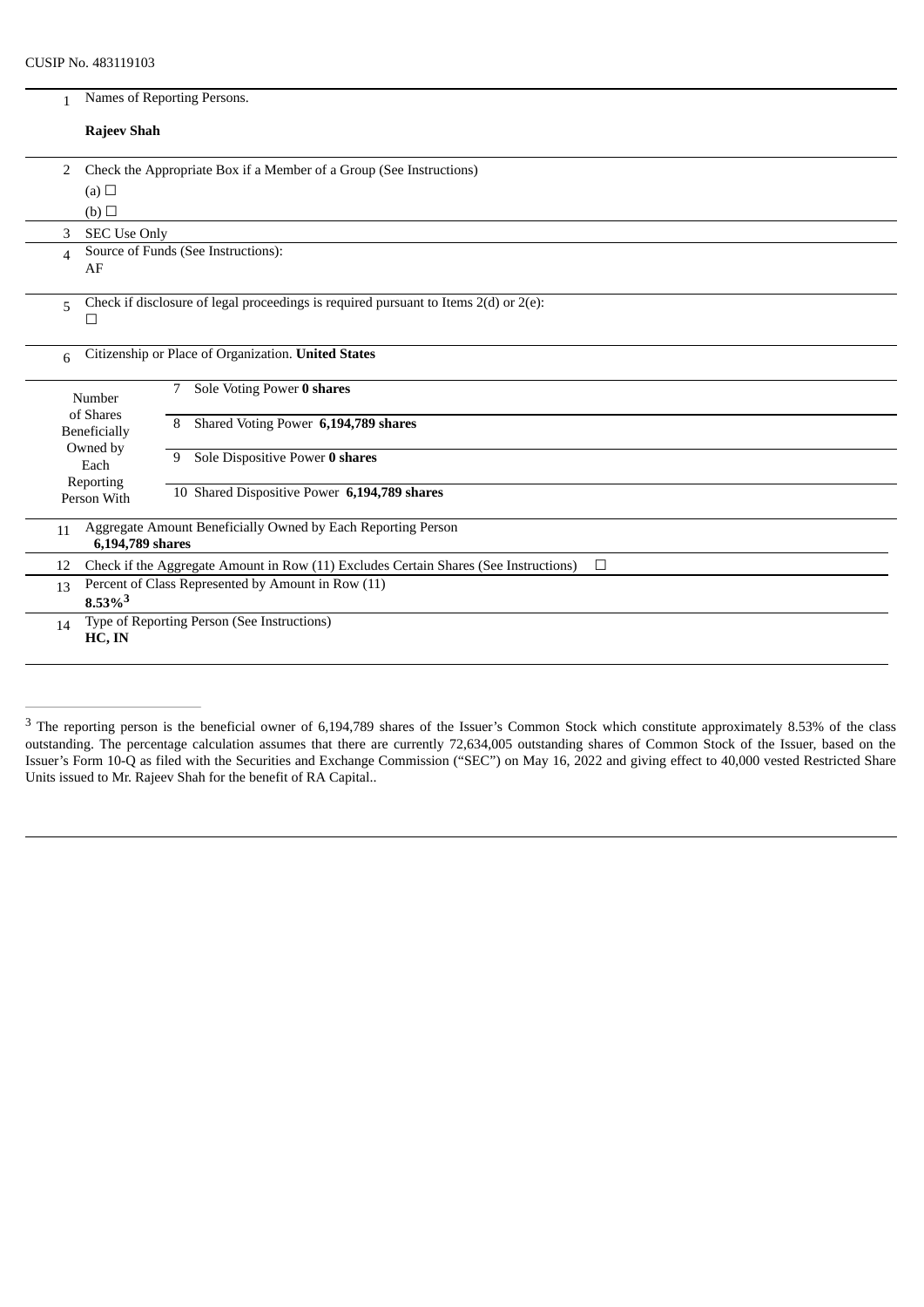| $\mathbf{1}$                                                                                         |                                                                     | Names of Reporting Persons.                                                               |  |  |  |  |  |
|------------------------------------------------------------------------------------------------------|---------------------------------------------------------------------|-------------------------------------------------------------------------------------------|--|--|--|--|--|
|                                                                                                      |                                                                     | RA Capital Healthcare Fund, L.P.                                                          |  |  |  |  |  |
| 2                                                                                                    | Check the Appropriate Box if a Member of a Group (See Instructions) |                                                                                           |  |  |  |  |  |
|                                                                                                      | (a) $\Box$                                                          |                                                                                           |  |  |  |  |  |
|                                                                                                      | (b)                                                                 |                                                                                           |  |  |  |  |  |
| 3                                                                                                    | <b>SEC Use Only</b>                                                 |                                                                                           |  |  |  |  |  |
| $\Delta$                                                                                             | <b>WC</b>                                                           | Source of Funds (See Instructions):                                                       |  |  |  |  |  |
|                                                                                                      |                                                                     |                                                                                           |  |  |  |  |  |
| 5                                                                                                    |                                                                     | Check if disclosure of legal proceedings is required pursuant to Items $2(d)$ or $2(e)$ : |  |  |  |  |  |
|                                                                                                      | □                                                                   |                                                                                           |  |  |  |  |  |
| 6                                                                                                    | Citizenship or Place of Organization. United States                 |                                                                                           |  |  |  |  |  |
|                                                                                                      | Number                                                              | Sole Voting Power 0 shares<br>7                                                           |  |  |  |  |  |
|                                                                                                      | of Shares<br>Beneficially                                           | Shared Voting Power 6,194,789 shares<br>8                                                 |  |  |  |  |  |
|                                                                                                      | Owned by                                                            |                                                                                           |  |  |  |  |  |
|                                                                                                      | Each                                                                | Sole Dispositive Power 0 shares<br>9                                                      |  |  |  |  |  |
|                                                                                                      | Reporting<br>Person With                                            | 10 Shared Dispositive Power 6,194,789 shares                                              |  |  |  |  |  |
|                                                                                                      |                                                                     |                                                                                           |  |  |  |  |  |
| 11                                                                                                   | 6,194,789 shares                                                    | Aggregate Amount Beneficially Owned by Each Reporting Person                              |  |  |  |  |  |
| Check if the Aggregate Amount in Row (11) Excludes Certain Shares (See Instructions)<br>$\Box$<br>12 |                                                                     |                                                                                           |  |  |  |  |  |
| 13                                                                                                   | Percent of Class Represented by Amount in Row (11)                  |                                                                                           |  |  |  |  |  |
|                                                                                                      | $8.53\%$ <sup>4</sup>                                               |                                                                                           |  |  |  |  |  |
| 14                                                                                                   | Type of Reporting Person (See Instructions)<br>PN                   |                                                                                           |  |  |  |  |  |
|                                                                                                      |                                                                     |                                                                                           |  |  |  |  |  |

<sup>&</sup>lt;sup>4</sup> The reporting person is the beneficial owner of 6,194,789 shares of the Issuer's Common Stock which constitute approximately 8.53% of the class outstanding. The percentage calculation assumes that there are currently 72,634,005 outstanding shares of Common Stock of the Issuer, based on the Issuer's Form 10-Q as filed with the Securities and Exchange Commission ("SEC") on May 16, 2022 and giving effect to 40,000 vested Restricted Share Units issued to Mr. Rajeev Shah for the benefit of RA Capital..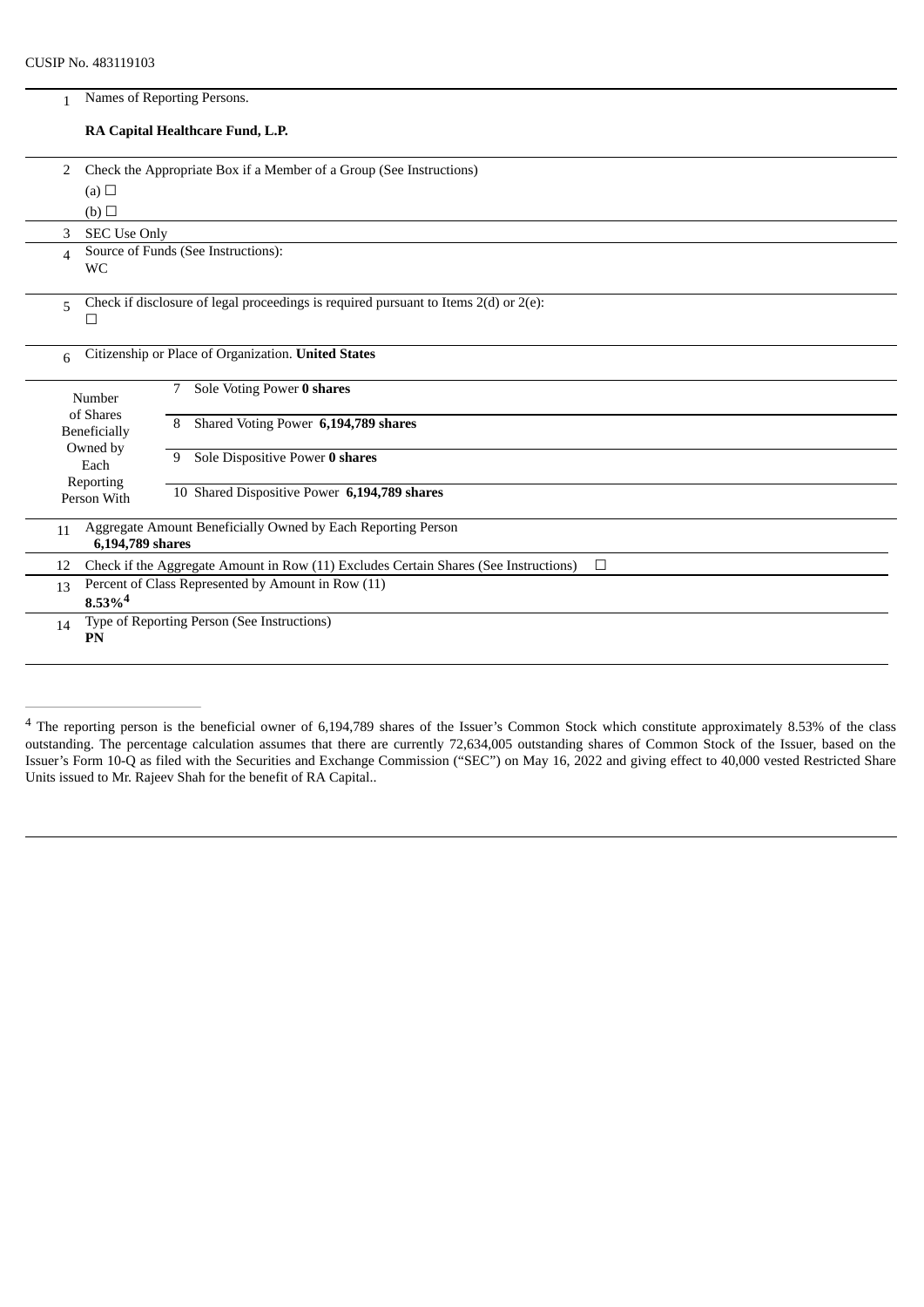# **SCHEDULE 13D**

#### **Item 1. Security and Issuer**

Item 1 of the Statement is hereby amended and supplemented as follows:

This Amendment No. 6 amends and supplements the statement on Schedule 13D originally filed with the Securities and Exchange Commission (the "SEC") on February 14, 2018, as amended by Amendment No. 1 filed on October 5, 2018, Amendment No. 2 filed on March 13, 2020, Amendment No. 3 filed on October 25, 2021, Amendment No. 4 filed on April 1, 2022, and Amendment No. 5 filed on May 25, 2022 (the "Statement") by RA Capital Management, L.P., Dr. Kolchinsky, and Mr. Shah with respect to the common stock, par value \$0.001 per share (the "Common Stock"), of Kala Pharmaceuticals, Inc., a Delaware corporation (the "Issuer") and serves as the initial Schedule 13D for RA Capital Healthcare Fund, L.P. (the "Fund"). Unless otherwise defined herein, capitalized terms used in this Amendment No. 6 shall have the meanings ascribed to them in the Statement. Unless amended or supplemented below, the information in the Statement remains unchanged.

#### **Item 5. Interest in Securities of the Issuer**

Item 5 of the Statement is hereby amended and supplemented as follows:

(a) and (b) See Items 7-11 of the cover pages and Item 2 above.

(c) Schedule A sets forth all transactions with respect to the shares of Common Stock effected during the past sixty days by any Reporting Person and is incorporated herein by reference.

(d) Not applicable.

(e) Not applicable.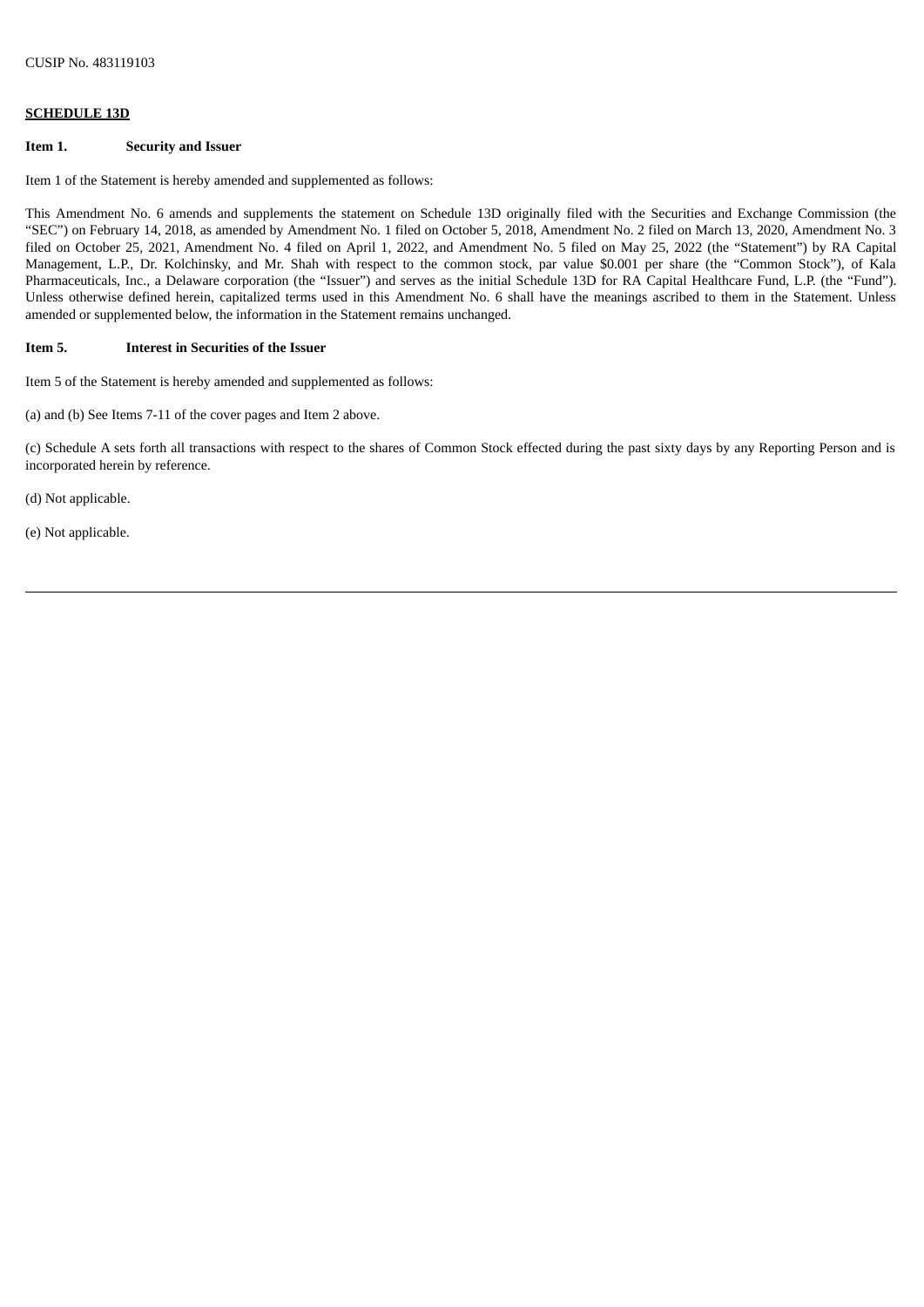# **SIGNATURES**

After reasonable inquiry and to the best of my knowledge and belief, I certify that the information set forth in this statement is true, complete and correct.

Date: May 31, 2022

RA CAPITAL MANAGEMENT, L.P.

- By: /s/ Peter Kolchinsky Name: Peter Kolchinsky Title: Authorized Signatory
- PETER KOLCHINSKY

/s/ Peter Kolchinsky

RAJEEV SHAH

/s/ Rajeev Shah

# RA CAPITAL HEALTHCARE FUND, L.P.

- By: RA Capital Healthcare Fund GP, LLC Its: General Partner
- By: /s/ Peter Kolchinsky Name: Peter Kolchinsky Title: Manager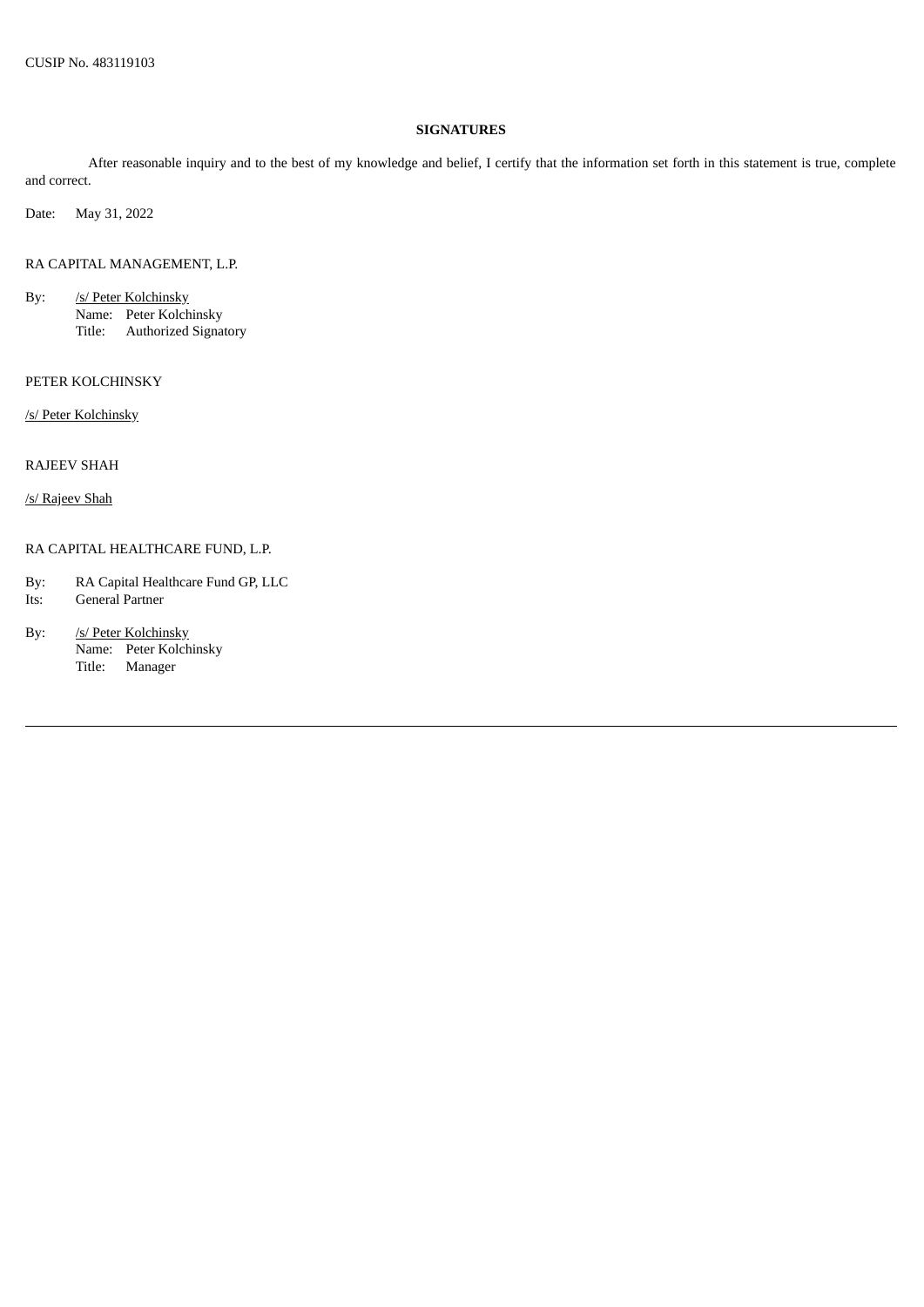# **Schedule A**

| <b>Name</b>                         | <b>Date of Transaction</b> | <b>Number of Shares</b><br>Acquired / (Disposed) | <b>Transaction</b> | <b>Price per Share</b> |
|-------------------------------------|----------------------------|--------------------------------------------------|--------------------|------------------------|
| RA Capital Healthcare Fund,<br>L.P. | 05/26/22                   | 1,005,686<br>Common Stock                        | Sale               | $$0.30^{6}$            |
| RA Capital Healthcare Fund,<br>L.P. | 05/27/22                   | 500,000<br>Common Stock                          | Sale               | \$0.51 <sup>7</sup>    |
| RA Capital Healthcare Fund,<br>L.P. | 05/31/22                   | 344,824<br>Common Stock                          | Sale               | $$0.35^{8}$            |

 $6$  This transaction was executed in multiple trades at prices ranging from \$0.35 to \$0.39; the price reported above reflects the weighted average sale price. The Reporting Persons hereby undertake to provide full information regarding the number of shares and prices at which these transactions, and all other transactions reported in this 13D/A, were effected upon request to the staff of the Securities and Exchange Commission.

 $7$  This transaction was executed in multiple trades at prices ranging from \$0.35 to \$0.36, the price reported above reflects the weighted average sale price.

 $8$  This transaction was executed in multiple trades at prices ranging from \$0.35 to \$0.37, the price reported above reflects the weighted average sale price.